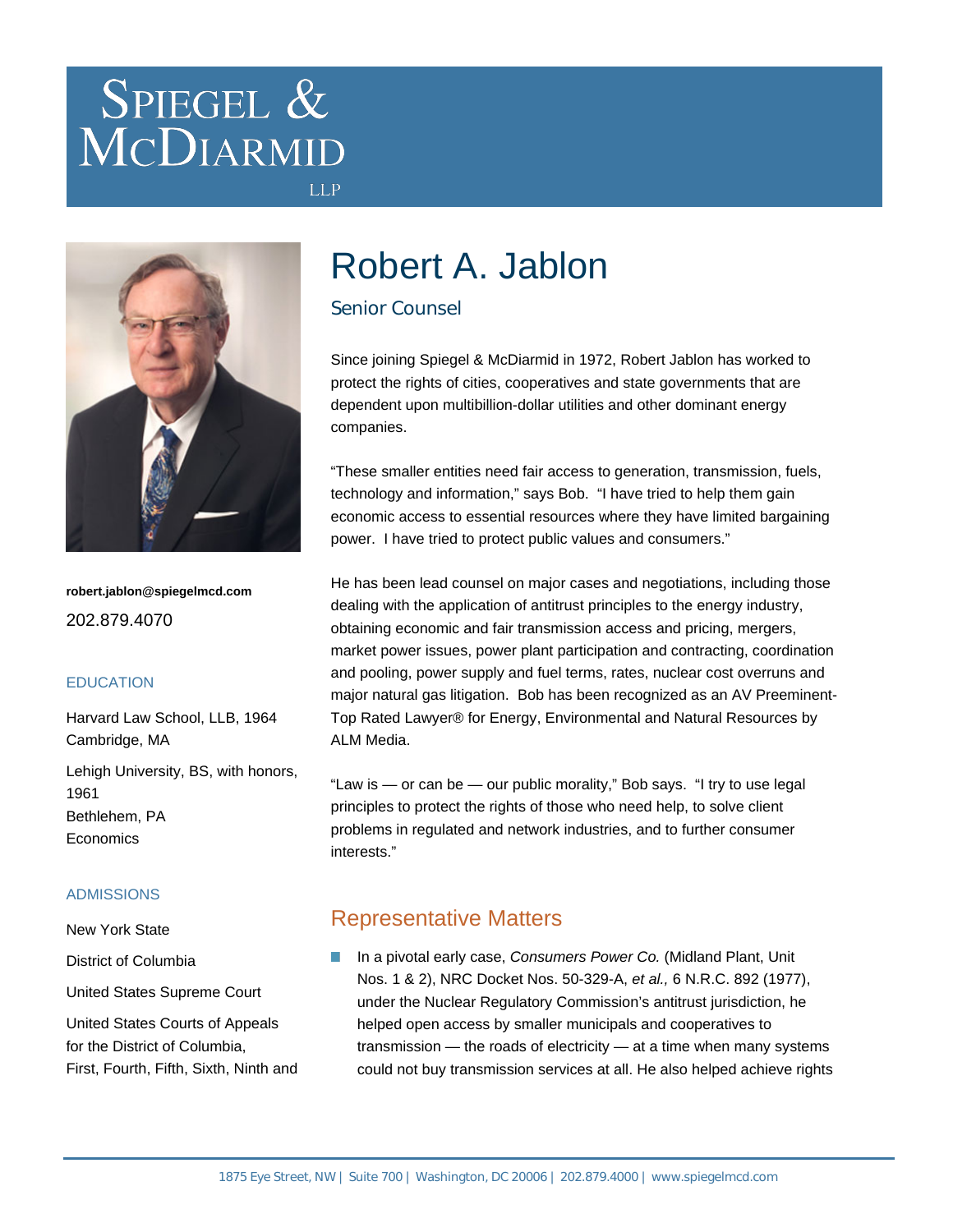

#### Federal Circuits

United States District Court for the District of Columbia

United States Court of Federal Claims

#### **MEMBERSHIPS**

Associate Member of the Year, Florida Municipal Electric Association, 1998, 1999

American Bar Association

Energy Bar Association

of joint generation plant participation, and of comparable back up and coordination arrangements to those that possess and exercise dominant utilities.

- Since then, in numerous antitrust, power supply, nuclear participation, n. merger, electric restructuring and rate cases, he has teamed up to achieve smaller systems' ability to own and buy transmission on fair terms and participate in joint ownership and power supply arrangements. E.g., Florida Municipal Power Agency v. Florida Power & Light Co., 64 F.3d 614 (11th Cir. 1995), enforced, 81 F. Supp. 2d 1313 (M.D. Fla. 1999).
- Bob was designated by the United States Court of Appeals for the  $\overline{\phantom{a}}$ District of Columbia Circuit as a lead counsel and by transmissiondependent petitioners on behalf of municipal and cooperative transmission-dependent entities, including the American Public Power Association and the National Rural Electric Cooperative Association, to advise the Court of Appeals in Transmission Access Policy Study Group v. FERC, 225 F.3d 667 (D.C. Cir. 2000), aff'd sub nom. New York v. FERC, 535 U.S. 1 (2002). This was the appeal of the Federal Energy Regulatory Commission's major electricity restructuring Order No. 888 cases.
- At the New York State Public Service Commission, he supervised virtually all staff litigation before the Commission, participating in major agency, state and federal cases, which included electric, natural gas, telephone, water and transportation.
- At the Federal Power Commission, Bob worked on appellate litigation and major natural gas area rate cases. These cases, which established ceiling prices for natural gas production over broad areas of the United States, include:
	- Area Rate Proceeding (Hugoton-Anadako Area), Docket No. AR64-1, et al.
	- Area Rate Proceeding (Texas Gulf Coast Area), Docket No. AR64-2, et al.
	- **Pipeline Production Area Rate Proceeding, Docket No. RP66-24**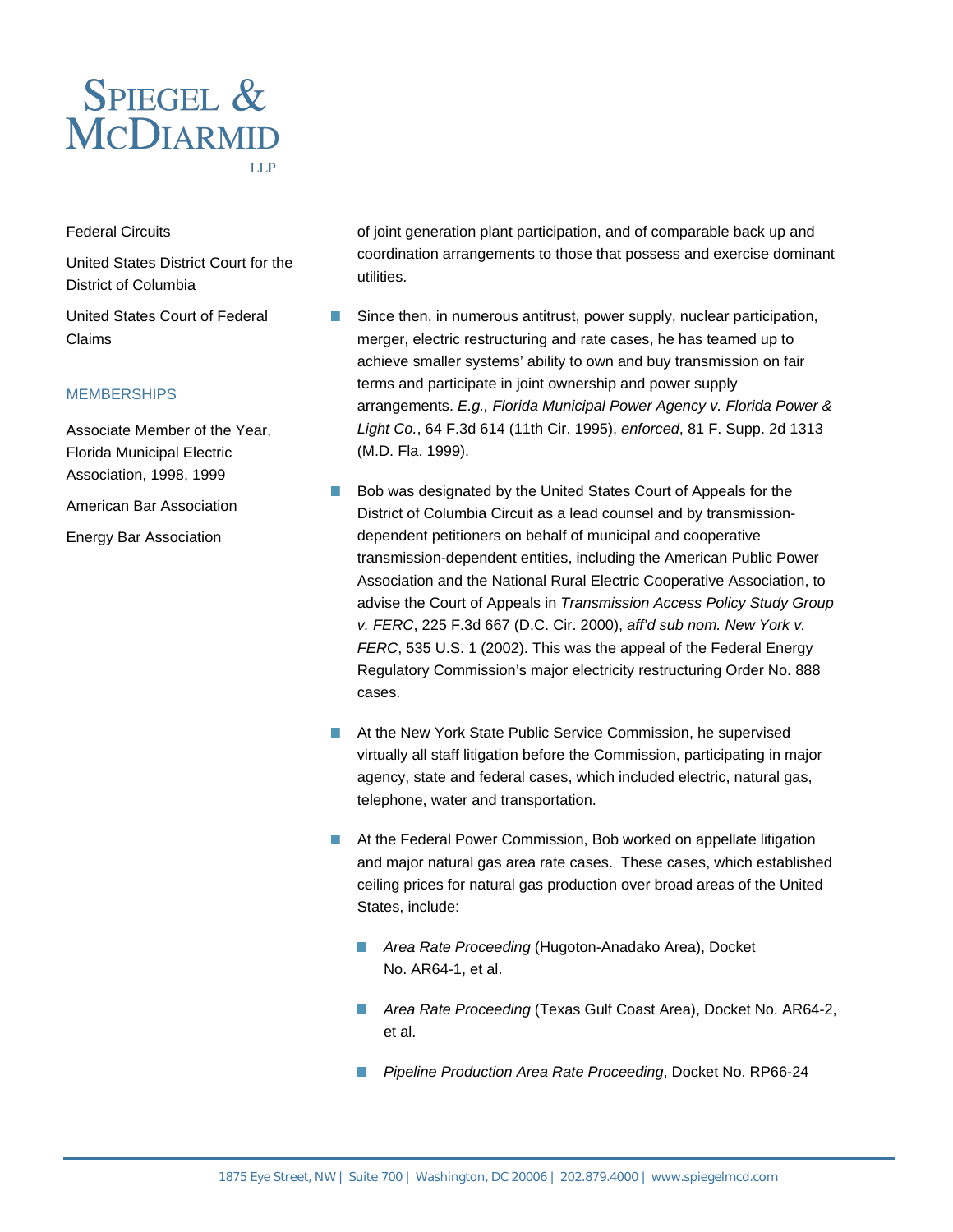

- **Area Rate Proceeding (Offshore Southern Louisiana Federal** Domain and Disputed Areas), Docket No. AR69-1, et al.
- $\overline{\phantom{a}}$ More recently, Bob has represented the Central Minnesota Municipal Power Agency ("CMMPA") and the Midwest Municipal Transmission Group ("MMTG") in securing the ability to invest in the Upper Midwest electric transmission grid on comparable terms with privately-owned electric utilities and achieving fair rates and terms for their transmission use. CMMPA and MMTG have municipally-owned electric utility members throughout the Upper Midwest. Bob's representation has involved numerous litigated cases and negotiations against privately owned electric utilities over many years. E.g., Central Minnesota Municipal Power Agency, 134 FERC ¶ 61,115 (2011) (establishing that CMMPA and MMTG can receive comparable returns to investor-owned utilities for transmission that they own); Midwest Independent Transmission System Operator, Inc., 128 FERC ¶ 61,047 (2009) (establishing that municipally owned utilities can receive credit for their transmission ownership, including equity returns).
- $\vert \cdot \vert$ In one typical case, Bob helped an Iowa municipal utility that pays transmission grid rates receive acceptance of its transmission facilities into the grid and therefore grid compensation. After favorable principles were established the case was settled. City of Pella v. Midwest Independent Transmission System Operator, Inc., 134 FERC ¶ 61,081 (2011), settlement approved, 140 FERC ¶ 61,029 (2012).

# Practice Focus

He's litigated cases in:

- antitrust and market structure and access conditions for utility products and services
- natural gas preferences and allocations
- electric restructuring
- mergers
- transmission ownership rights, access, pricing and classifications